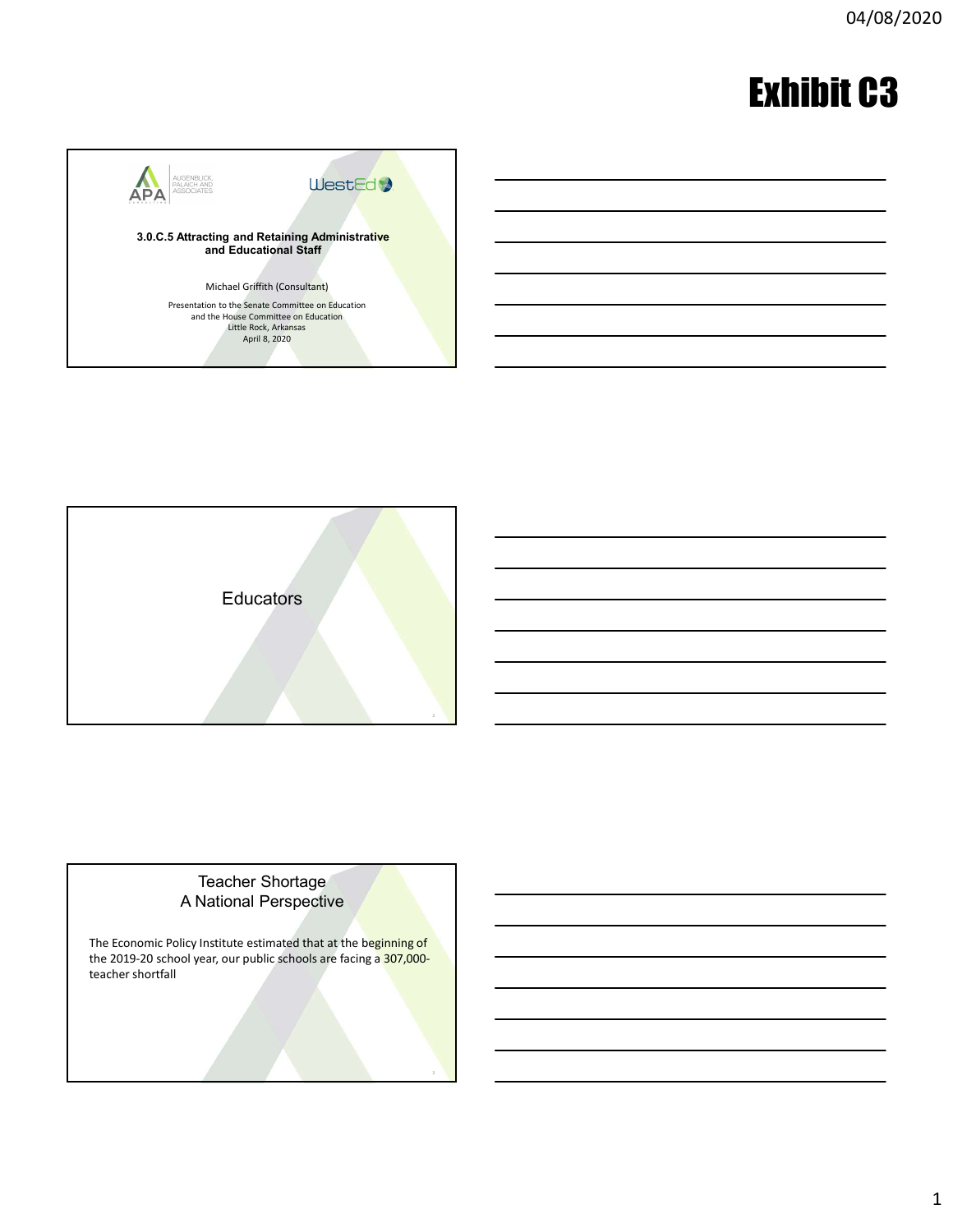# Reasons for the Shortage

- Student Population Growth: Between 2008 and 2020 public school enrollment grew by almost 1.6 million students
- Decreasing number of teachers: While student populations were growing<br>the number of public-school teachers was shrinking. Between 2008 and<br>2020 the number of public-school teachers shrank by just under 8,000
- High teacher turnover: It is estimated that nearly 7.7% of public-school **Fig. 1.1.1.1.1.1.1.1.1.1.1.1.1.1.1.1.** Reasons for the Shortage<br>
Student Population Growth: Setween 2008 and 2020 public school<br>
remomber of the school school school school school<br>
the number of public-school scalence swass primarily. Between 2008 and<br>
2020 the  $246,000$  teachers will leave the teaching field this spring  $\overline{a}$



# The "New Teacher Gap"

- There are approximately 160,000 new certified teachers each year
- With 246,000 teachers projected to leave the field this year that will leave a qualified teacher shortfall of 84,000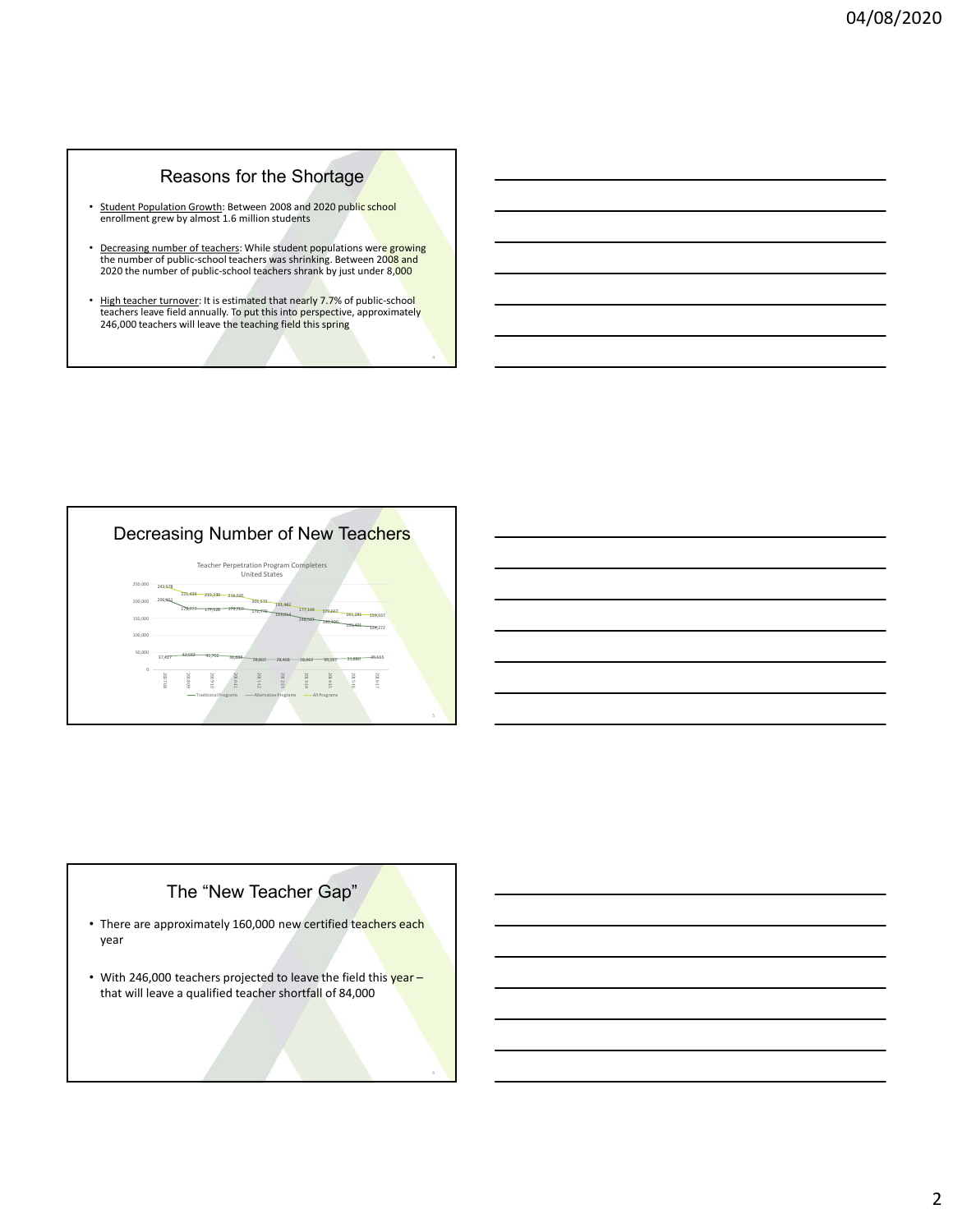#### Why are Teachers Leaving? It's not what you think

- The most common reason sighted in reasons for leaving teaching was "desertification with the job" (55 percent)
- This compares to only 18 percent who sighted "financial reasons" for leaving the teaching field  $\overline{\phantom{a}}$   $\overline{\phantom{a}}$   $\overline{\phantom{a}}$   $\overline{\phantom{a}}$   $\overline{\phantom{a}}$   $\overline{\phantom{a}}$   $\overline{\phantom{a}}$   $\overline{\phantom{a}}$   $\overline{\phantom{a}}$   $\overline{\phantom{a}}$   $\overline{\phantom{a}}$   $\overline{\phantom{a}}$   $\overline{\phantom{a}}$   $\overline{\phantom{a}}$   $\overline{\phantom{a}}$   $\$

Source: NCES

## Most at Risk of Leaving

Research has found that the following individuals have an aboveaverage rate for leaving teaching:

- Beginning teachers
- Teachers in high-poverty schools or districts
- Teachers in high-minority schools or districts
- Teachers of color

A recent study found that 44 percent of teachers leave within five years of entry and the set of entry and the set of entry and the set of entry and the set of entry and the set of entry and the set of entry and the set of entry and the set of entry and the set of entry and the set o

## The Importance of Reducing Turnover

- If we could cut the teacher turnover rate in half it would eliminate the teacher shortage in this country
- If the turnover rate were cut in half, we would only need 123,000 new teachers each year, which could quickly be filled by the 160,000 or so individuals who complete their teacher training each year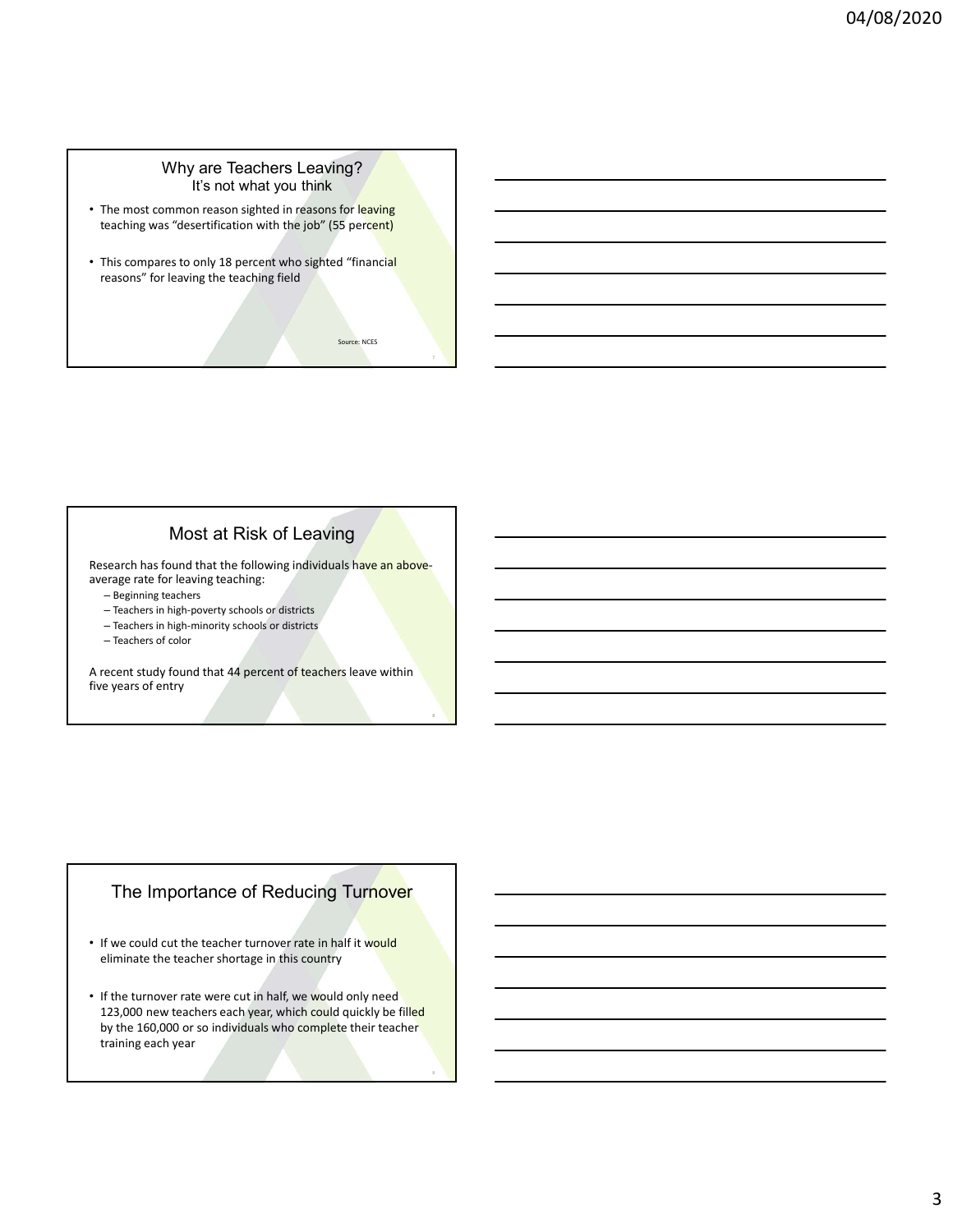|             | <b>Teacher Turnover Issues</b>                          |              |  |
|-------------|---------------------------------------------------------|--------------|--|
|             |                                                         |              |  |
|             | Salaries in Bordering States                            |              |  |
|             |                                                         |              |  |
| Texas       | <b>Average Teacher Salaries 2017-18</b><br><b>State</b> | \$53,167     |  |
| Tennessee   |                                                         | \$50,900     |  |
| Louisiana   |                                                         | \$50,256     |  |
| Missouri    |                                                         | \$49,208     |  |
| Arkansas    |                                                         | \$49,017     |  |
| Oklahoma    |                                                         | \$45,678     |  |
| Mississippi |                                                         | \$43,107     |  |
|             | <b>National Average</b>                                 | \$60,483     |  |
|             |                                                         | Source: NCES |  |
|             |                                                         | $10\,$       |  |

|                                                                                                                      |                                         | 04/08 |
|----------------------------------------------------------------------------------------------------------------------|-----------------------------------------|-------|
|                                                                                                                      |                                         |       |
|                                                                                                                      |                                         |       |
|                                                                                                                      |                                         |       |
|                                                                                                                      |                                         |       |
|                                                                                                                      |                                         |       |
|                                                                                                                      |                                         |       |
|                                                                                                                      |                                         |       |
|                                                                                                                      |                                         |       |
|                                                                                                                      |                                         |       |
|                                                                                                                      |                                         |       |
|                                                                                                                      | Ilaries in Bordering States             |       |
|                                                                                                                      |                                         |       |
| State                                                                                                                | <b>Average Teacher Salaries 2017-18</b> |       |
|                                                                                                                      | \$53,167                                |       |
|                                                                                                                      | \$50,900                                |       |
|                                                                                                                      | \$50,256                                |       |
|                                                                                                                      | \$49,208                                |       |
|                                                                                                                      | \$49,017                                |       |
|                                                                                                                      | \$45,678                                |       |
| <b>Feacher Turnover Issues</b><br>Texas<br>Tennessee<br>Louisiana<br>Missouri<br>Arkansas<br>Oklahoma<br>Mississippi | \$43,107                                |       |
|                                                                                                                      | \$60,483                                |       |
| <b>National Average</b>                                                                                              | Source: NCES                            |       |

## Teacher Turnover Issues Teacher Support

- In a national survey, 58 percent of the teachers in Arkansas felt | The Toman Toward Conservation of the Unio supported by their school's administrators
- In the U.S. 48 percent of teachers felt supported by their administrators 11

|                 | Administrators-2012 | Percent of Teachers who Felt Supported by their School<br><b>SREB States and Massachusetts</b> |     |
|-----------------|---------------------|------------------------------------------------------------------------------------------------|-----|
| <b>Arkansas</b> |                     | 58% Florida                                                                                    | 52% |
| Alabama         | 57%                 | Mississippi                                                                                    | 51% |
| Tennessee       | 56%                 | Kentucky                                                                                       | 49% |
| Georgia         |                     | 55% Virginia                                                                                   | 48% |
| South Carolina  |                     | 55% National                                                                                   | 48% |
| Louisiana       |                     | 54% Texas                                                                                      | 46% |
| North Carolina  | 53%                 | Delaware                                                                                       | 45% |
| Oklahoma        | 53%                 | Massachusetts                                                                                  | 45% |
| West Virginia   |                     | 53% Maryland                                                                                   | 41% |

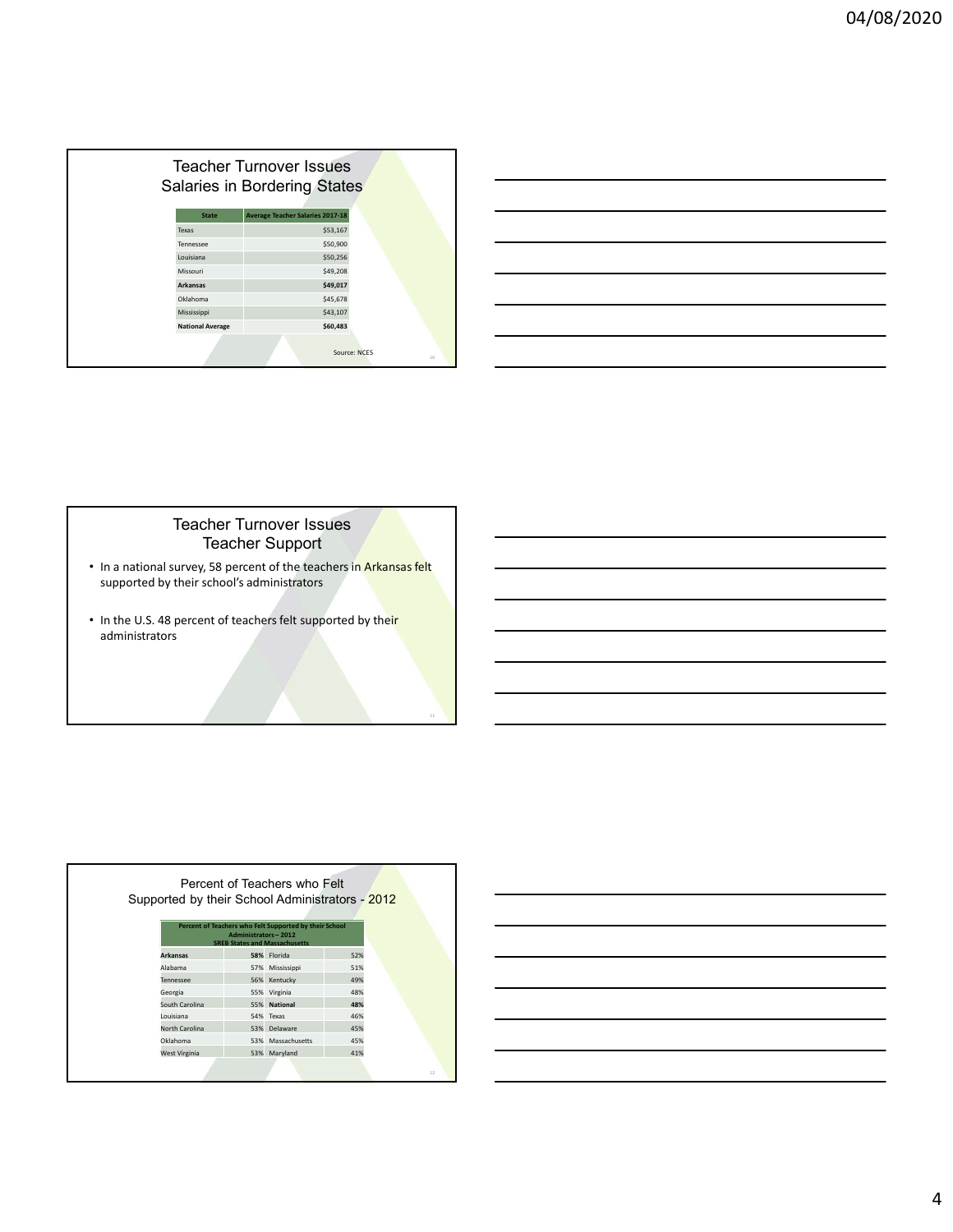## The Difference Between The Turnover and Leaving Rates

- The leaving rate only counts those individuals **Fig. 1** Fig. 1 who are leaving public education altogether and the state of the state of the state of the state of the state o
- The turnover rate counts both those leaving the profession and those who move jobs but stay in public education

| The Difference Between<br>The Turnover and Leaving Rates<br>• The leaving rate only counts those individuals<br>who are leaving public education altogether<br>• The turnover rate counts both those leaving<br>the profession and those who move jobs but<br>stay in public education<br>13<br>Teacher Turnover Rate - 2013<br><b>Teacher Turnover Rate - 2013</b><br><b>SREB States and Massachusetts</b><br>8.7% National Average<br>14.2%<br>West Virginia<br>Maryland<br>11.9% Kentucky<br>15.8%<br>12.7% Delaware<br>17.3%<br>Georgia<br>13.2% South Carolina<br>17.3%<br>Tennessee<br>13.4% Mississippi<br>17.4%<br>Massachusetts<br>13.7% North Carolina<br>Arkansas<br>17.4%<br>13.8% Oklahoma<br>17.9%<br>Alabama<br>Florida<br>14.1% Texas<br>20.7%<br>14.6% Louisiana<br>21.4%<br>Virginia<br>$14\,$ |  |  |  |  |  |
|------------------------------------------------------------------------------------------------------------------------------------------------------------------------------------------------------------------------------------------------------------------------------------------------------------------------------------------------------------------------------------------------------------------------------------------------------------------------------------------------------------------------------------------------------------------------------------------------------------------------------------------------------------------------------------------------------------------------------------------------------------------------------------------------------------------|--|--|--|--|--|
|                                                                                                                                                                                                                                                                                                                                                                                                                                                                                                                                                                                                                                                                                                                                                                                                                  |  |  |  |  |  |
|                                                                                                                                                                                                                                                                                                                                                                                                                                                                                                                                                                                                                                                                                                                                                                                                                  |  |  |  |  |  |
|                                                                                                                                                                                                                                                                                                                                                                                                                                                                                                                                                                                                                                                                                                                                                                                                                  |  |  |  |  |  |
|                                                                                                                                                                                                                                                                                                                                                                                                                                                                                                                                                                                                                                                                                                                                                                                                                  |  |  |  |  |  |
|                                                                                                                                                                                                                                                                                                                                                                                                                                                                                                                                                                                                                                                                                                                                                                                                                  |  |  |  |  |  |
|                                                                                                                                                                                                                                                                                                                                                                                                                                                                                                                                                                                                                                                                                                                                                                                                                  |  |  |  |  |  |
|                                                                                                                                                                                                                                                                                                                                                                                                                                                                                                                                                                                                                                                                                                                                                                                                                  |  |  |  |  |  |
|                                                                                                                                                                                                                                                                                                                                                                                                                                                                                                                                                                                                                                                                                                                                                                                                                  |  |  |  |  |  |
|                                                                                                                                                                                                                                                                                                                                                                                                                                                                                                                                                                                                                                                                                                                                                                                                                  |  |  |  |  |  |
|                                                                                                                                                                                                                                                                                                                                                                                                                                                                                                                                                                                                                                                                                                                                                                                                                  |  |  |  |  |  |
|                                                                                                                                                                                                                                                                                                                                                                                                                                                                                                                                                                                                                                                                                                                                                                                                                  |  |  |  |  |  |
|                                                                                                                                                                                                                                                                                                                                                                                                                                                                                                                                                                                                                                                                                                                                                                                                                  |  |  |  |  |  |
|                                                                                                                                                                                                                                                                                                                                                                                                                                                                                                                                                                                                                                                                                                                                                                                                                  |  |  |  |  |  |
|                                                                                                                                                                                                                                                                                                                                                                                                                                                                                                                                                                                                                                                                                                                                                                                                                  |  |  |  |  |  |
|                                                                                                                                                                                                                                                                                                                                                                                                                                                                                                                                                                                                                                                                                                                                                                                                                  |  |  |  |  |  |
|                                                                                                                                                                                                                                                                                                                                                                                                                                                                                                                                                                                                                                                                                                                                                                                                                  |  |  |  |  |  |
|                                                                                                                                                                                                                                                                                                                                                                                                                                                                                                                                                                                                                                                                                                                                                                                                                  |  |  |  |  |  |
|                                                                                                                                                                                                                                                                                                                                                                                                                                                                                                                                                                                                                                                                                                                                                                                                                  |  |  |  |  |  |
|                                                                                                                                                                                                                                                                                                                                                                                                                                                                                                                                                                                                                                                                                                                                                                                                                  |  |  |  |  |  |
|                                                                                                                                                                                                                                                                                                                                                                                                                                                                                                                                                                                                                                                                                                                                                                                                                  |  |  |  |  |  |
|                                                                                                                                                                                                                                                                                                                                                                                                                                                                                                                                                                                                                                                                                                                                                                                                                  |  |  |  |  |  |
|                                                                                                                                                                                                                                                                                                                                                                                                                                                                                                                                                                                                                                                                                                                                                                                                                  |  |  |  |  |  |
|                                                                                                                                                                                                                                                                                                                                                                                                                                                                                                                                                                                                                                                                                                                                                                                                                  |  |  |  |  |  |
|                                                                                                                                                                                                                                                                                                                                                                                                                                                                                                                                                                                                                                                                                                                                                                                                                  |  |  |  |  |  |
|                                                                                                                                                                                                                                                                                                                                                                                                                                                                                                                                                                                                                                                                                                                                                                                                                  |  |  |  |  |  |
|                                                                                                                                                                                                                                                                                                                                                                                                                                                                                                                                                                                                                                                                                                                                                                                                                  |  |  |  |  |  |
|                                                                                                                                                                                                                                                                                                                                                                                                                                                                                                                                                                                                                                                                                                                                                                                                                  |  |  |  |  |  |
|                                                                                                                                                                                                                                                                                                                                                                                                                                                                                                                                                                                                                                                                                                                                                                                                                  |  |  |  |  |  |
|                                                                                                                                                                                                                                                                                                                                                                                                                                                                                                                                                                                                                                                                                                                                                                                                                  |  |  |  |  |  |
|                                                                                                                                                                                                                                                                                                                                                                                                                                                                                                                                                                                                                                                                                                                                                                                                                  |  |  |  |  |  |
|                                                                                                                                                                                                                                                                                                                                                                                                                                                                                                                                                                                                                                                                                                                                                                                                                  |  |  |  |  |  |
|                                                                                                                                                                                                                                                                                                                                                                                                                                                                                                                                                                                                                                                                                                                                                                                                                  |  |  |  |  |  |
|                                                                                                                                                                                                                                                                                                                                                                                                                                                                                                                                                                                                                                                                                                                                                                                                                  |  |  |  |  |  |
|                                                                                                                                                                                                                                                                                                                                                                                                                                                                                                                                                                                                                                                                                                                                                                                                                  |  |  |  |  |  |
|                                                                                                                                                                                                                                                                                                                                                                                                                                                                                                                                                                                                                                                                                                                                                                                                                  |  |  |  |  |  |
|                                                                                                                                                                                                                                                                                                                                                                                                                                                                                                                                                                                                                                                                                                                                                                                                                  |  |  |  |  |  |
|                                                                                                                                                                                                                                                                                                                                                                                                                                                                                                                                                                                                                                                                                                                                                                                                                  |  |  |  |  |  |
|                                                                                                                                                                                                                                                                                                                                                                                                                                                                                                                                                                                                                                                                                                                                                                                                                  |  |  |  |  |  |
|                                                                                                                                                                                                                                                                                                                                                                                                                                                                                                                                                                                                                                                                                                                                                                                                                  |  |  |  |  |  |
|                                                                                                                                                                                                                                                                                                                                                                                                                                                                                                                                                                                                                                                                                                                                                                                                                  |  |  |  |  |  |
|                                                                                                                                                                                                                                                                                                                                                                                                                                                                                                                                                                                                                                                                                                                                                                                                                  |  |  |  |  |  |
|                                                                                                                                                                                                                                                                                                                                                                                                                                                                                                                                                                                                                                                                                                                                                                                                                  |  |  |  |  |  |
|                                                                                                                                                                                                                                                                                                                                                                                                                                                                                                                                                                                                                                                                                                                                                                                                                  |  |  |  |  |  |
|                                                                                                                                                                                                                                                                                                                                                                                                                                                                                                                                                                                                                                                                                                                                                                                                                  |  |  |  |  |  |
|                                                                                                                                                                                                                                                                                                                                                                                                                                                                                                                                                                                                                                                                                                                                                                                                                  |  |  |  |  |  |
|                                                                                                                                                                                                                                                                                                                                                                                                                                                                                                                                                                                                                                                                                                                                                                                                                  |  |  |  |  |  |
|                                                                                                                                                                                                                                                                                                                                                                                                                                                                                                                                                                                                                                                                                                                                                                                                                  |  |  |  |  |  |
|                                                                                                                                                                                                                                                                                                                                                                                                                                                                                                                                                                                                                                                                                                                                                                                                                  |  |  |  |  |  |
|                                                                                                                                                                                                                                                                                                                                                                                                                                                                                                                                                                                                                                                                                                                                                                                                                  |  |  |  |  |  |
|                                                                                                                                                                                                                                                                                                                                                                                                                                                                                                                                                                                                                                                                                                                                                                                                                  |  |  |  |  |  |

| Teacher Leaving Rates - 2013                                  |                          |
|---------------------------------------------------------------|--------------------------|
| <b>State</b>                                                  | <b>Leaving Teaching</b>  |
| Massachusetts                                                 | 3.0%                     |
| Arkansas                                                      | 4.6%                     |
| Georgia                                                       | 5.5%                     |
| North Carolina                                                | 5.5%                     |
| Oklahoma                                                      | 5.6%                     |
| Florida                                                       | 6.6%                     |
| Alabama                                                       | 6.8%                     |
| Virginia                                                      | 8.0%                     |
| Louisiana                                                     | 9.9%                     |
| South Carolina                                                | 13.9%                    |
| Kentucky                                                      | 14.8%                    |
| Texas                                                         | 14.9%                    |
| <b>National Average</b>                                       | 7.7%                     |
| Delaware, Maryland, Mississippi, Tennessee, and West Virginia | did not report this data |

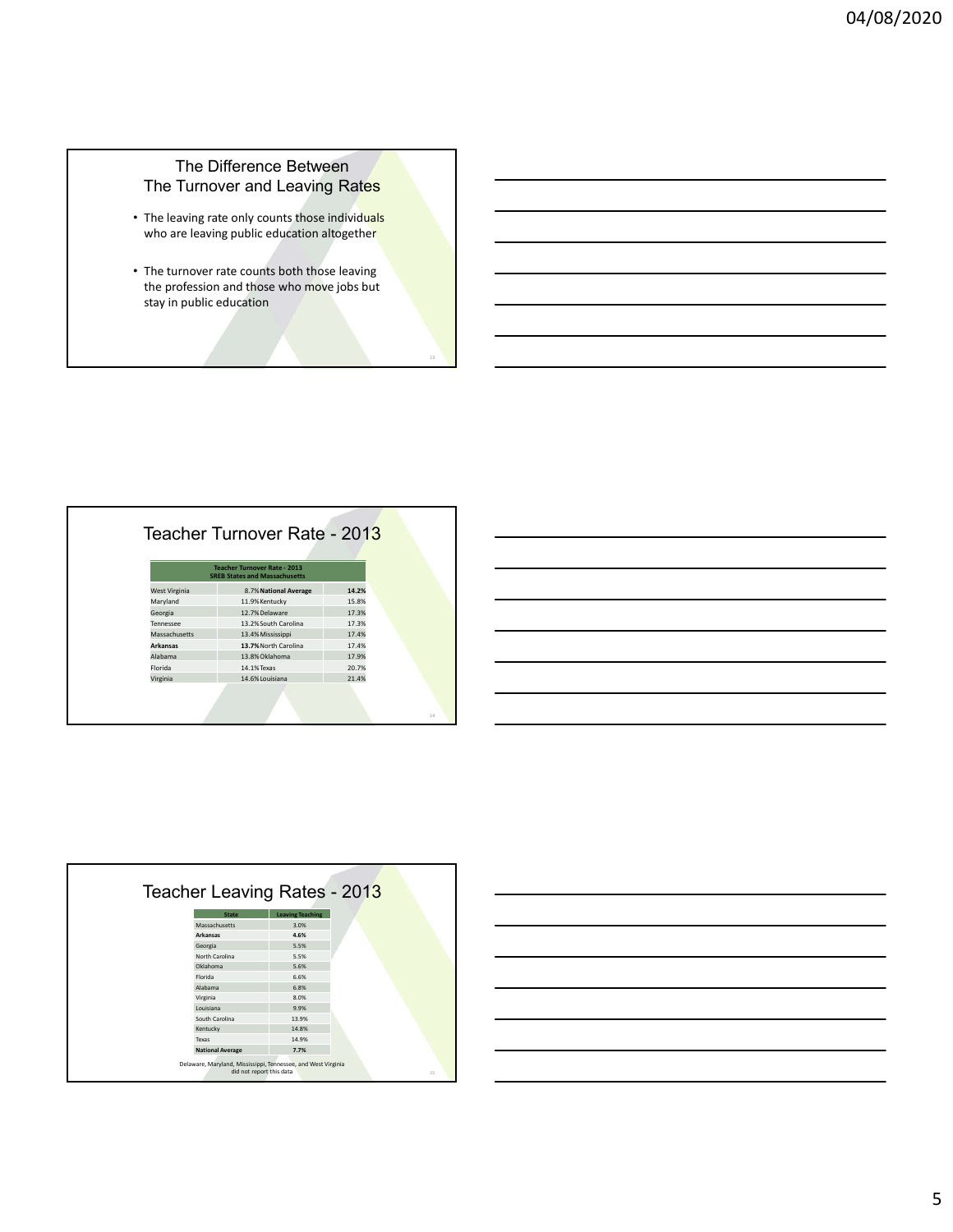# How the Leaving Rate Impacts Arkansas

- According to the Arkansas Department of Education, during the 2019-20 school year, there are 33,399 certified publicschool teachers in the state.
- With a leaving rate of 4.6 percent, that means that there will be an estimated 1,536 open teaching positions at the beginning of the 2020-21 school year.

### Teaching Shortages in Arkansas

The Arkansas Department of Education has designated the following<br>
areas critical academic shortage areas for the 2019-2020 school<br>
year:<br>  $- At (k-12)$ <br>  $-$  Agriculture (7-12)<br>  $-$  Chemistry (7-12)<br>  $-$  Chemistry (7-12)<br>  $-$ 

- 
- 
- 
- 
- 
- 
- 
- 
- Physics (7-12)<br>– Spanish (K-12)<br>– Special Education (K-12) – Special Education (K-12) 17 and 2012 17 and 2012 17 and 2012 17 and 2012 17 and 2012 17 and 2012 17 and 2012 17 and 2012 17 and 2012 17 and 2012 17 and 2012 17 and 2012 17 and 2012 17 and 2012 17 and 2012 17 and 2012 17

|                          | Teacher Shortages in Comparable States                                 |
|--------------------------|------------------------------------------------------------------------|
| <b>Teaching Subject</b>  | <b>Number of Comparative States</b><br><b>That Reported a Shortage</b> |
| Mathematics              | 14 States                                                              |
| Special Education        | 14 States                                                              |
| Science                  | 13 States                                                              |
| Career and Technical Ed. | 12 States                                                              |
| <b>World Languages</b>   | 11 States                                                              |
|                          | Source: U.S. Department of Education                                   |



е производите по представите на селото на селото на селото на селото на селото на селото на селото на селото н<br>Постојата на селото на селото на селото на селото на селото на селото на селото на селото на селото на селото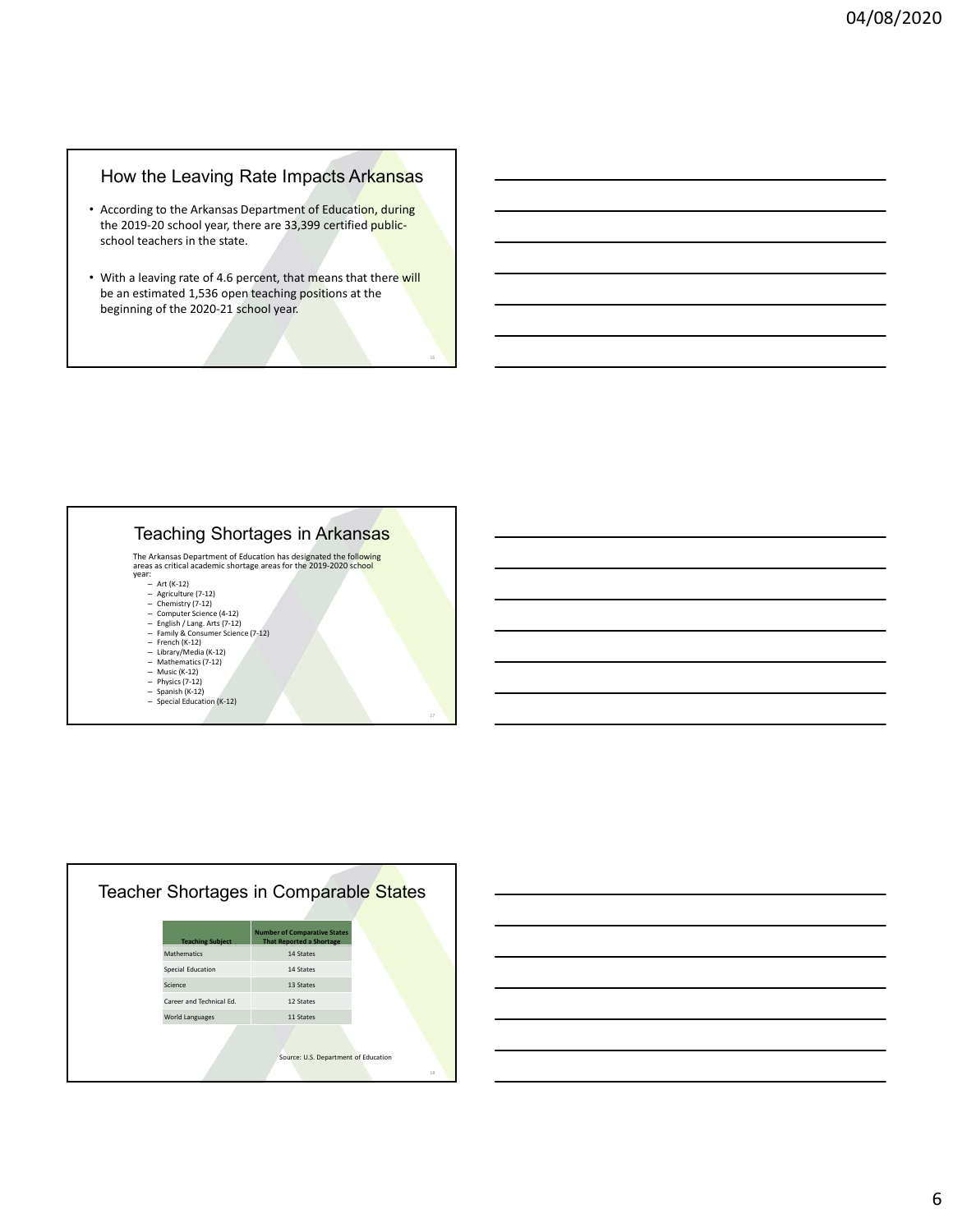#### Recruitment & Retention Policies Scholarship & Loan Programs

- Some states provide scholarship or grant programs to undergraduate students to help recruit teachers to underserved schools and/or shortage subject areas
- Scholarship Example: Alabama provides annual scholarships of up to \$4,000 for undergraduate students to teach mathematics, science, computer education or other critical needs areas

## Recruitment & Retention Policies Scholarship & Loan Programs

• Loan Example

– Kentucky: The state provides forgivable loans to emergency certified personnel, fully certified teachers who are willing to seek **additional part and the part of the set of the set of** certification in hard-to-fill or critical shortage areas, and paraprofessionals in local school districts to become fully certified teachers

|               |                 |                        | <b>Loan and Scholarship Programs</b><br><b>SREB States and Massachusetts</b> |                 |                        |  |
|---------------|-----------------|------------------------|------------------------------------------------------------------------------|-----------------|------------------------|--|
| <b>State</b>  | Loan<br>Program | Scholarship<br>Program | <b>State</b>                                                                 | Loan<br>Program | Scholarship<br>Program |  |
| Arkansas      | Yes             | Yes                    |                                                                              |                 |                        |  |
| Alabama       | No              | Yes                    | Mississippi                                                                  | Yes             | Yes                    |  |
| Delaware      | Yes             | No                     | North Carolina                                                               | Yes             | <b>No</b>              |  |
| Florida       | No              | Yes                    | Oklahoma                                                                     | <b>No</b>       | Yes                    |  |
| Georgia       | No              | No                     | South Carolina                                                               | Yes             | <b>No</b>              |  |
| Kentucky      | Yes             | Yes                    | Tennessee                                                                    | <b>No</b>       | Yes                    |  |
| Louisiana     | Yes             | No                     | Texas                                                                        | No              | <b>No</b>              |  |
| Maryland      | <b>No</b>       | Yes                    | Virginia                                                                     | <b>No</b>       | Yes                    |  |
| Massachusetts | No              | Yes                    | West Virginia                                                                | <b>No</b>       | Yes                    |  |



19 and 20 km started the control of the control of the control of the control of the control of the control of

20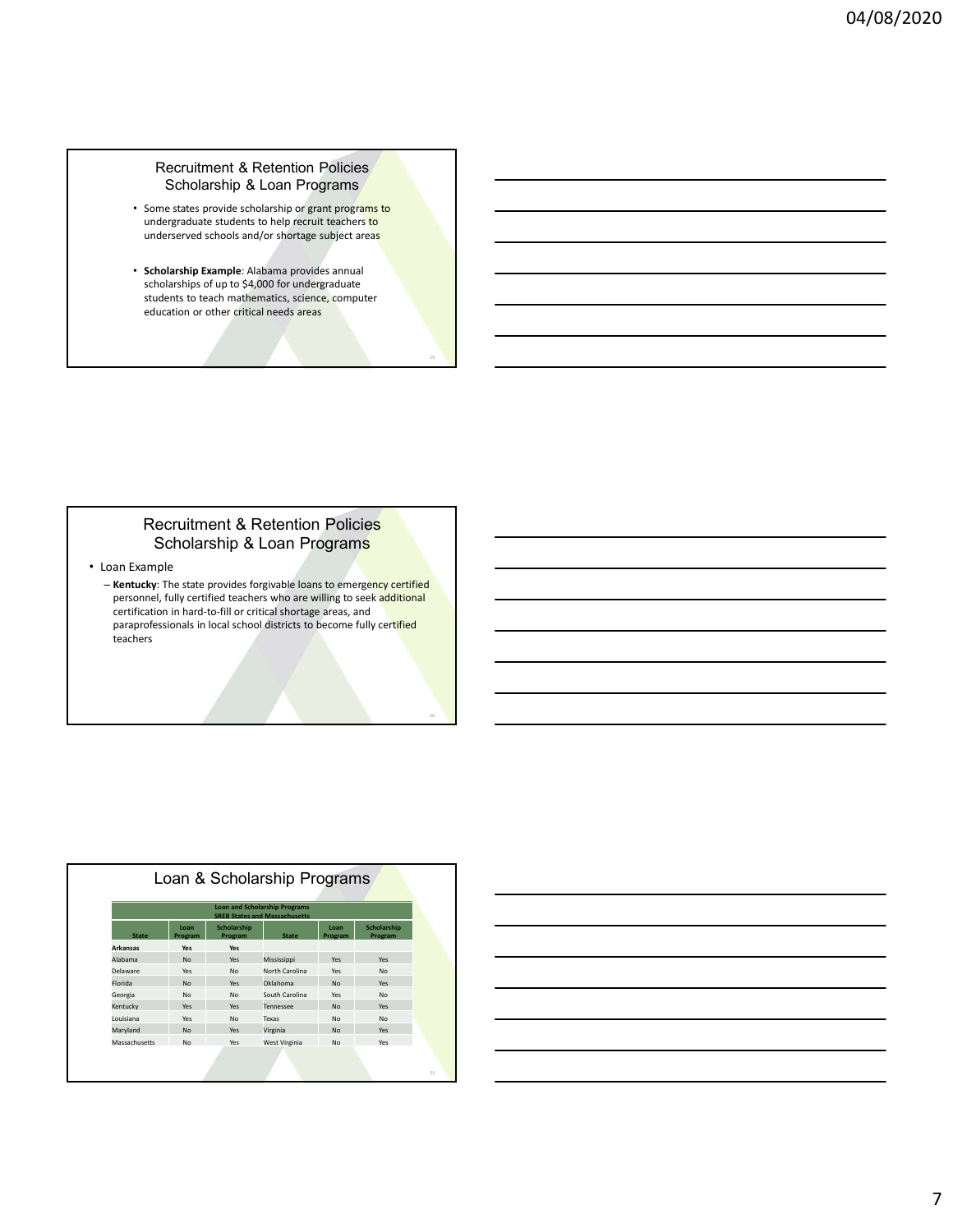#### Recruitment & Retention Policies Differentiated Pay

- Some states provide additional pay for either hard to staff schools or hard to staff subject areas
- Hard to staff schools example – <u>Mississippi:</u> Certain teachers who are employed at a school **or any film of the salar or to construct**<br>| rated "D" or "F" are entitled to a teacher salary supplement of **constructs of the salary supplement of the salary**
- Hard to staff subject example<br>
 <u>Louisiana</u>: Provides a \$3,000 an annual salary supplement for<br>
<u>newly c</u>ertified teachers who agree to teach mathematics,<br>
biology, chemistry, physics, or special education for their fir

| • Hard to staff schools example<br>- Mississippi: Certain teachers who are employed at a school rated "D" or "F" are entitled to a teacher salary supplement of<br>\$6,000 for up to five years<br>• Hard to staff subject example<br>- Louisiana: Provides a \$3,000 an annual salary supplement for<br>newly certified teachers who agree to teach mathematics,<br>biology, chemistry, physics, or special education for their first<br>four years in the classroom<br>$22\,$<br>Differentiated Pay<br><b>Differentiated Pay Programs</b><br><b>SREB States and Massachusetts</b><br>Hard to<br>Hard to<br>Staff<br><b>Hard to Staff</b><br>Staff<br><b>Hard to Staff</b><br><b>Subjects</b><br><b>Schools</b><br>Subjects<br><b>State</b><br>Schools<br><b>State</b><br>Yes<br>Arkansas<br>Yes<br>Alabama<br>No<br>No<br>Mississippi<br>Yes<br>No<br>Delaware<br>No<br>No<br>North Carolina<br>$\mathsf{No}$<br>No<br>Florida<br>Oklahoma<br>Yes<br>Yes<br>Yes<br>Yes<br>Georgia<br>No<br>Yes<br>South Carolina<br>Yes<br>No<br>Kentucky<br>Yes<br>Yes<br>Tennessee<br>Yes<br>Yes<br>Louisiana<br>Yes<br>Yes<br>Yes<br>Yes<br>Texas<br>Maryland<br>Yes<br>no<br>Virginia<br>Yes<br>Yes<br>Massachusetts<br>Yes<br>Yes<br>West Virginia<br>Yes<br>Yes<br>23 |  |  |  |
|---------------------------------------------------------------------------------------------------------------------------------------------------------------------------------------------------------------------------------------------------------------------------------------------------------------------------------------------------------------------------------------------------------------------------------------------------------------------------------------------------------------------------------------------------------------------------------------------------------------------------------------------------------------------------------------------------------------------------------------------------------------------------------------------------------------------------------------------------------------------------------------------------------------------------------------------------------------------------------------------------------------------------------------------------------------------------------------------------------------------------------------------------------------------------------------------------------------------------------------------------------------|--|--|--|
|                                                                                                                                                                                                                                                                                                                                                                                                                                                                                                                                                                                                                                                                                                                                                                                                                                                                                                                                                                                                                                                                                                                                                                                                                                                               |  |  |  |
|                                                                                                                                                                                                                                                                                                                                                                                                                                                                                                                                                                                                                                                                                                                                                                                                                                                                                                                                                                                                                                                                                                                                                                                                                                                               |  |  |  |
|                                                                                                                                                                                                                                                                                                                                                                                                                                                                                                                                                                                                                                                                                                                                                                                                                                                                                                                                                                                                                                                                                                                                                                                                                                                               |  |  |  |
|                                                                                                                                                                                                                                                                                                                                                                                                                                                                                                                                                                                                                                                                                                                                                                                                                                                                                                                                                                                                                                                                                                                                                                                                                                                               |  |  |  |
|                                                                                                                                                                                                                                                                                                                                                                                                                                                                                                                                                                                                                                                                                                                                                                                                                                                                                                                                                                                                                                                                                                                                                                                                                                                               |  |  |  |
|                                                                                                                                                                                                                                                                                                                                                                                                                                                                                                                                                                                                                                                                                                                                                                                                                                                                                                                                                                                                                                                                                                                                                                                                                                                               |  |  |  |
|                                                                                                                                                                                                                                                                                                                                                                                                                                                                                                                                                                                                                                                                                                                                                                                                                                                                                                                                                                                                                                                                                                                                                                                                                                                               |  |  |  |
|                                                                                                                                                                                                                                                                                                                                                                                                                                                                                                                                                                                                                                                                                                                                                                                                                                                                                                                                                                                                                                                                                                                                                                                                                                                               |  |  |  |
|                                                                                                                                                                                                                                                                                                                                                                                                                                                                                                                                                                                                                                                                                                                                                                                                                                                                                                                                                                                                                                                                                                                                                                                                                                                               |  |  |  |
|                                                                                                                                                                                                                                                                                                                                                                                                                                                                                                                                                                                                                                                                                                                                                                                                                                                                                                                                                                                                                                                                                                                                                                                                                                                               |  |  |  |
|                                                                                                                                                                                                                                                                                                                                                                                                                                                                                                                                                                                                                                                                                                                                                                                                                                                                                                                                                                                                                                                                                                                                                                                                                                                               |  |  |  |
|                                                                                                                                                                                                                                                                                                                                                                                                                                                                                                                                                                                                                                                                                                                                                                                                                                                                                                                                                                                                                                                                                                                                                                                                                                                               |  |  |  |
|                                                                                                                                                                                                                                                                                                                                                                                                                                                                                                                                                                                                                                                                                                                                                                                                                                                                                                                                                                                                                                                                                                                                                                                                                                                               |  |  |  |
|                                                                                                                                                                                                                                                                                                                                                                                                                                                                                                                                                                                                                                                                                                                                                                                                                                                                                                                                                                                                                                                                                                                                                                                                                                                               |  |  |  |
|                                                                                                                                                                                                                                                                                                                                                                                                                                                                                                                                                                                                                                                                                                                                                                                                                                                                                                                                                                                                                                                                                                                                                                                                                                                               |  |  |  |
|                                                                                                                                                                                                                                                                                                                                                                                                                                                                                                                                                                                                                                                                                                                                                                                                                                                                                                                                                                                                                                                                                                                                                                                                                                                               |  |  |  |
|                                                                                                                                                                                                                                                                                                                                                                                                                                                                                                                                                                                                                                                                                                                                                                                                                                                                                                                                                                                                                                                                                                                                                                                                                                                               |  |  |  |
|                                                                                                                                                                                                                                                                                                                                                                                                                                                                                                                                                                                                                                                                                                                                                                                                                                                                                                                                                                                                                                                                                                                                                                                                                                                               |  |  |  |
|                                                                                                                                                                                                                                                                                                                                                                                                                                                                                                                                                                                                                                                                                                                                                                                                                                                                                                                                                                                                                                                                                                                                                                                                                                                               |  |  |  |
|                                                                                                                                                                                                                                                                                                                                                                                                                                                                                                                                                                                                                                                                                                                                                                                                                                                                                                                                                                                                                                                                                                                                                                                                                                                               |  |  |  |
|                                                                                                                                                                                                                                                                                                                                                                                                                                                                                                                                                                                                                                                                                                                                                                                                                                                                                                                                                                                                                                                                                                                                                                                                                                                               |  |  |  |
|                                                                                                                                                                                                                                                                                                                                                                                                                                                                                                                                                                                                                                                                                                                                                                                                                                                                                                                                                                                                                                                                                                                                                                                                                                                               |  |  |  |
|                                                                                                                                                                                                                                                                                                                                                                                                                                                                                                                                                                                                                                                                                                                                                                                                                                                                                                                                                                                                                                                                                                                                                                                                                                                               |  |  |  |
|                                                                                                                                                                                                                                                                                                                                                                                                                                                                                                                                                                                                                                                                                                                                                                                                                                                                                                                                                                                                                                                                                                                                                                                                                                                               |  |  |  |
|                                                                                                                                                                                                                                                                                                                                                                                                                                                                                                                                                                                                                                                                                                                                                                                                                                                                                                                                                                                                                                                                                                                                                                                                                                                               |  |  |  |
|                                                                                                                                                                                                                                                                                                                                                                                                                                                                                                                                                                                                                                                                                                                                                                                                                                                                                                                                                                                                                                                                                                                                                                                                                                                               |  |  |  |
|                                                                                                                                                                                                                                                                                                                                                                                                                                                                                                                                                                                                                                                                                                                                                                                                                                                                                                                                                                                                                                                                                                                                                                                                                                                               |  |  |  |
|                                                                                                                                                                                                                                                                                                                                                                                                                                                                                                                                                                                                                                                                                                                                                                                                                                                                                                                                                                                                                                                                                                                                                                                                                                                               |  |  |  |
|                                                                                                                                                                                                                                                                                                                                                                                                                                                                                                                                                                                                                                                                                                                                                                                                                                                                                                                                                                                                                                                                                                                                                                                                                                                               |  |  |  |
|                                                                                                                                                                                                                                                                                                                                                                                                                                                                                                                                                                                                                                                                                                                                                                                                                                                                                                                                                                                                                                                                                                                                                                                                                                                               |  |  |  |
|                                                                                                                                                                                                                                                                                                                                                                                                                                                                                                                                                                                                                                                                                                                                                                                                                                                                                                                                                                                                                                                                                                                                                                                                                                                               |  |  |  |
|                                                                                                                                                                                                                                                                                                                                                                                                                                                                                                                                                                                                                                                                                                                                                                                                                                                                                                                                                                                                                                                                                                                                                                                                                                                               |  |  |  |
|                                                                                                                                                                                                                                                                                                                                                                                                                                                                                                                                                                                                                                                                                                                                                                                                                                                                                                                                                                                                                                                                                                                                                                                                                                                               |  |  |  |
|                                                                                                                                                                                                                                                                                                                                                                                                                                                                                                                                                                                                                                                                                                                                                                                                                                                                                                                                                                                                                                                                                                                                                                                                                                                               |  |  |  |
|                                                                                                                                                                                                                                                                                                                                                                                                                                                                                                                                                                                                                                                                                                                                                                                                                                                                                                                                                                                                                                                                                                                                                                                                                                                               |  |  |  |
|                                                                                                                                                                                                                                                                                                                                                                                                                                                                                                                                                                                                                                                                                                                                                                                                                                                                                                                                                                                                                                                                                                                                                                                                                                                               |  |  |  |
|                                                                                                                                                                                                                                                                                                                                                                                                                                                                                                                                                                                                                                                                                                                                                                                                                                                                                                                                                                                                                                                                                                                                                                                                                                                               |  |  |  |
|                                                                                                                                                                                                                                                                                                                                                                                                                                                                                                                                                                                                                                                                                                                                                                                                                                                                                                                                                                                                                                                                                                                                                                                                                                                               |  |  |  |
|                                                                                                                                                                                                                                                                                                                                                                                                                                                                                                                                                                                                                                                                                                                                                                                                                                                                                                                                                                                                                                                                                                                                                                                                                                                               |  |  |  |
|                                                                                                                                                                                                                                                                                                                                                                                                                                                                                                                                                                                                                                                                                                                                                                                                                                                                                                                                                                                                                                                                                                                                                                                                                                                               |  |  |  |
|                                                                                                                                                                                                                                                                                                                                                                                                                                                                                                                                                                                                                                                                                                                                                                                                                                                                                                                                                                                                                                                                                                                                                                                                                                                               |  |  |  |
|                                                                                                                                                                                                                                                                                                                                                                                                                                                                                                                                                                                                                                                                                                                                                                                                                                                                                                                                                                                                                                                                                                                                                                                                                                                               |  |  |  |
|                                                                                                                                                                                                                                                                                                                                                                                                                                                                                                                                                                                                                                                                                                                                                                                                                                                                                                                                                                                                                                                                                                                                                                                                                                                               |  |  |  |
|                                                                                                                                                                                                                                                                                                                                                                                                                                                                                                                                                                                                                                                                                                                                                                                                                                                                                                                                                                                                                                                                                                                                                                                                                                                               |  |  |  |
|                                                                                                                                                                                                                                                                                                                                                                                                                                                                                                                                                                                                                                                                                                                                                                                                                                                                                                                                                                                                                                                                                                                                                                                                                                                               |  |  |  |
|                                                                                                                                                                                                                                                                                                                                                                                                                                                                                                                                                                                                                                                                                                                                                                                                                                                                                                                                                                                                                                                                                                                                                                                                                                                               |  |  |  |
|                                                                                                                                                                                                                                                                                                                                                                                                                                                                                                                                                                                                                                                                                                                                                                                                                                                                                                                                                                                                                                                                                                                                                                                                                                                               |  |  |  |
|                                                                                                                                                                                                                                                                                                                                                                                                                                                                                                                                                                                                                                                                                                                                                                                                                                                                                                                                                                                                                                                                                                                                                                                                                                                               |  |  |  |
|                                                                                                                                                                                                                                                                                                                                                                                                                                                                                                                                                                                                                                                                                                                                                                                                                                                                                                                                                                                                                                                                                                                                                                                                                                                               |  |  |  |
|                                                                                                                                                                                                                                                                                                                                                                                                                                                                                                                                                                                                                                                                                                                                                                                                                                                                                                                                                                                                                                                                                                                                                                                                                                                               |  |  |  |
|                                                                                                                                                                                                                                                                                                                                                                                                                                                                                                                                                                                                                                                                                                                                                                                                                                                                                                                                                                                                                                                                                                                                                                                                                                                               |  |  |  |
|                                                                                                                                                                                                                                                                                                                                                                                                                                                                                                                                                                                                                                                                                                                                                                                                                                                                                                                                                                                                                                                                                                                                                                                                                                                               |  |  |  |

# Support for New Teachers

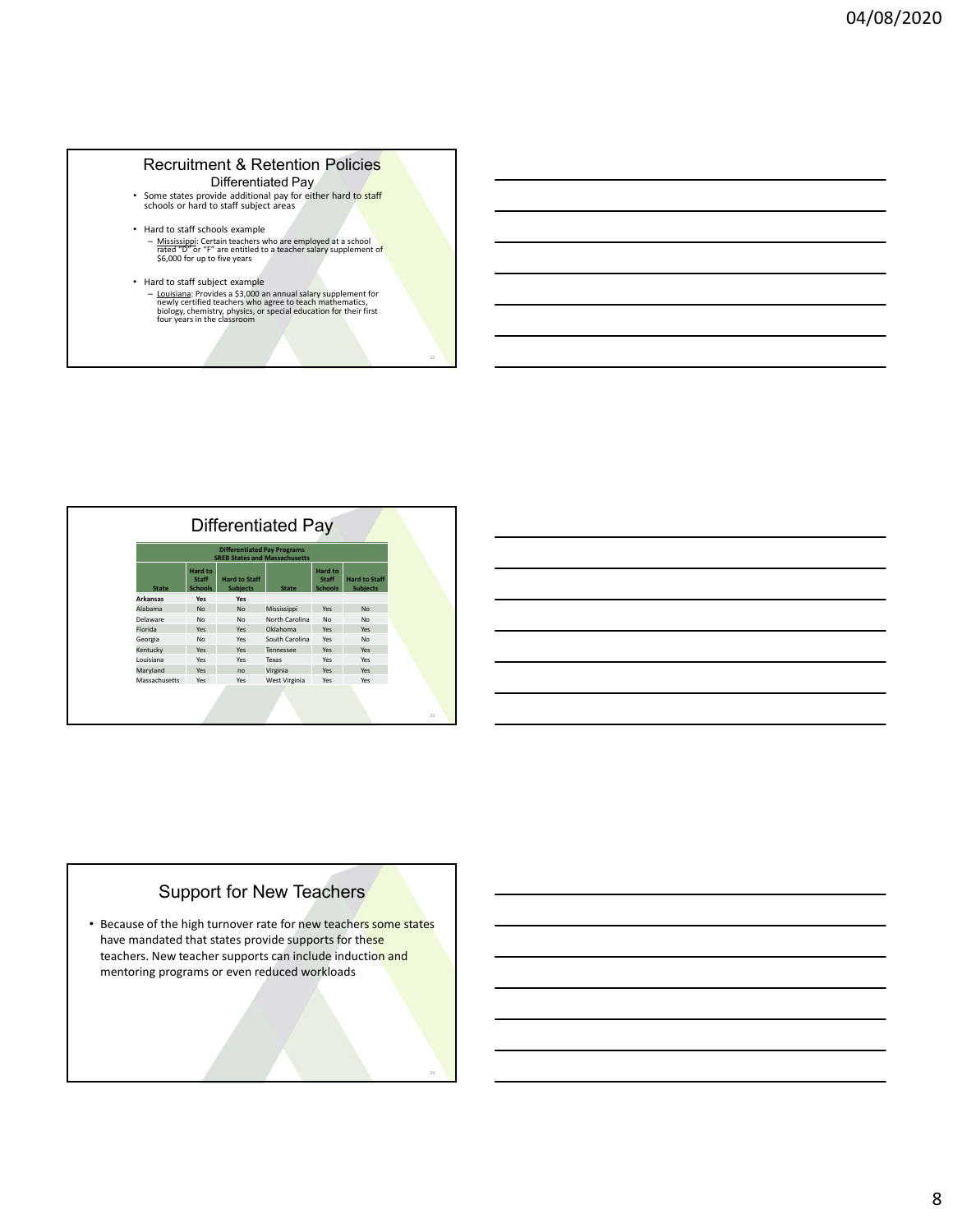# Support for New Teachers

- Induction & mentoring example:
	- Massachusetts: The state requires all new teachers to participate in an induction program in their first year and that they be provided **and the state of the substitution** with a mentor. Both the mentor and beginning teacher are to be given release time during the school day to work together on mentoring activities.

|               |           |                 | <b>Mentoring Programs</b><br><b>SREB States and Massachusetts</b> |           |                 |
|---------------|-----------|-----------------|-------------------------------------------------------------------|-----------|-----------------|
| State         | Program   | <b>Duration</b> | <b>State</b>                                                      | Program   | <b>Duration</b> |
| Arkansas      | Yes       | 3 Years         |                                                                   |           |                 |
| Alabama       | <b>No</b> | N/A             | Mississippi                                                       | <b>No</b> | N/A             |
| Delaware      | Yes       | 2 Years         | North Carolina                                                    | Yes       | 3 Years         |
| Florida       | <b>No</b> | N/A             | Oklahoma                                                          | Yes       | No Set Time     |
| Georgia       | <b>No</b> | N/A             | South Carolina                                                    | Yes       | Up to 3 Years   |
| Kentucky      | Yes       | 1 Year          | Tennessee                                                         | <b>No</b> | N/A             |
| Louisiana     | <b>No</b> | N/A             | Texas                                                             | <b>No</b> | N/A             |
| Maryland      | Yes       | No Set Time     | Virginia                                                          | Yes       | 1 Year          |
| Massachusetts | Yes       | 1 Year          | West Virginia                                                     | <b>No</b> | N/A             |



25 and 25 and 26 and 26 and 26 and 26 and 26 and 26 and 26 and 26 and 26 and 26 and 26 and 26 and 26 and 26 and



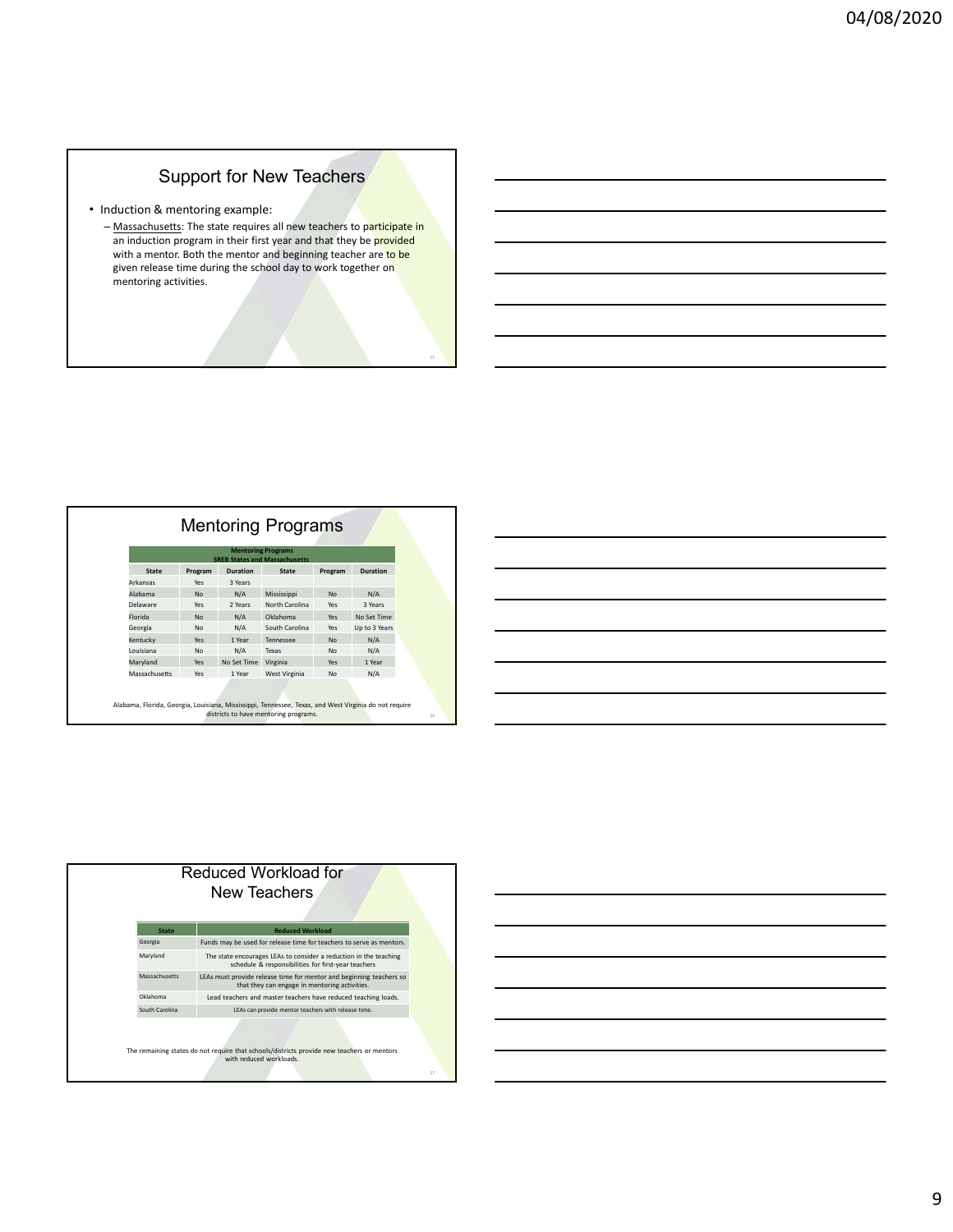

# Principal Turnover

- About one in five principals leave their school each year
- In 2016-17, the national average tenure of principals was four years
- 35 percent of principals have been at their school for less than two years

29

# The Impact of Principal Turnover

- Principal turnover is associated with significant decreases in student achievement and increases in teacher turnover
- The cost to recruit, hire, prepare, mentor, and continue to train principals is between \$36,850 and \$303,000

30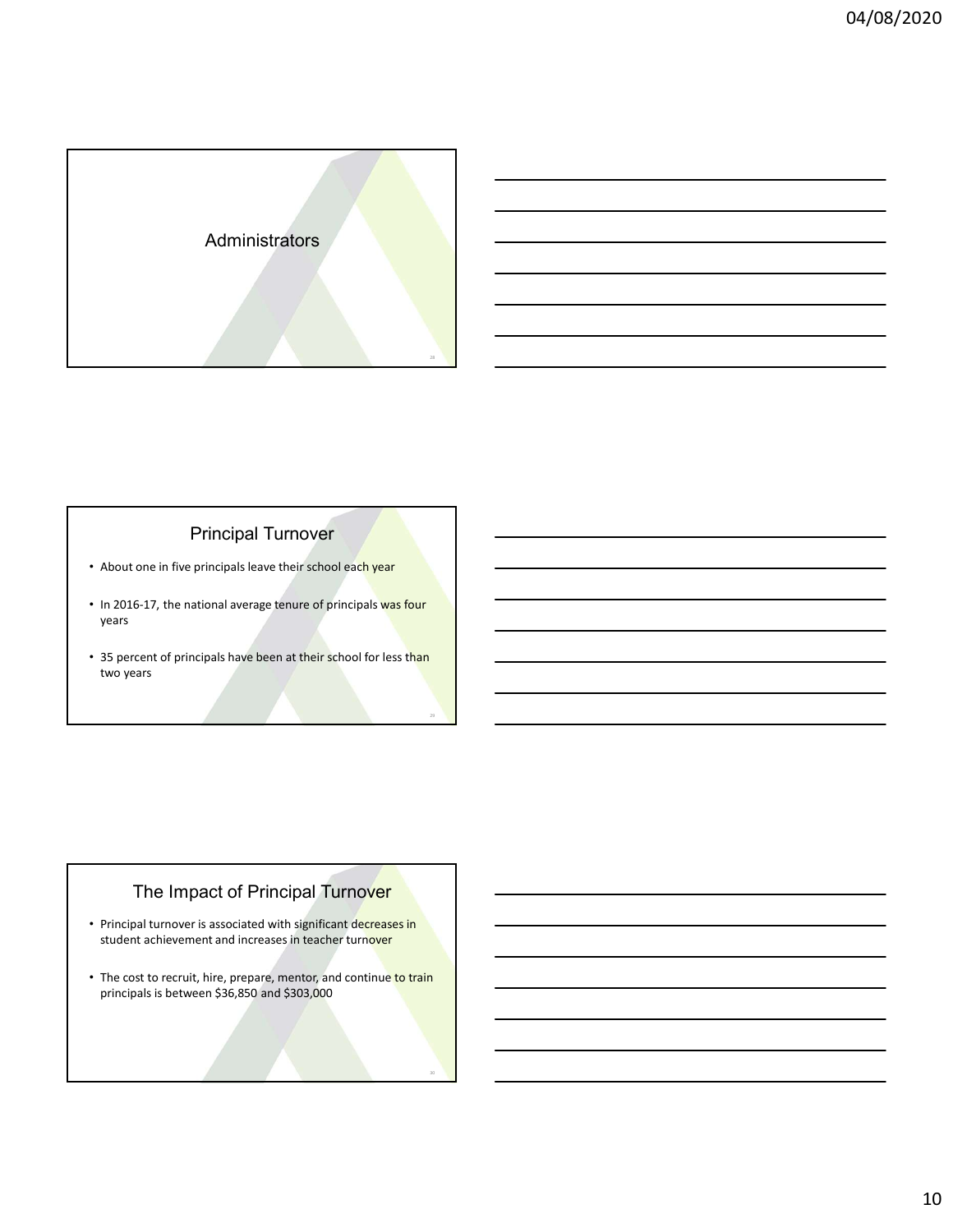## Retaining Qualified School Administrators

Research has shown that the following are the primary reasons that principals leave their schools:

31

32

- Inadequate preparation and professional development
- Poor working conditions
- Insufficient salaries
- Lack of decision-making authority
- Counter-productive high-stakes accountability policies

#### State Policies

Using Data to Improve School Administrators

- Delaware: The state's Performance Appraisal System supports leadership by using data to identify areas of opportunity and growth, including:
	- Reflecting on standards aligned practices
	- Setting attainable goals and creating plans to reach those goals
	- Identifying priorities for leadership development
	- Working collaboratively with colleagues to improve student outcomes
	- Analyzing student and school outcomes to evaluate programming and systems

## State Policies

Improved Preparation

- Georgia: The state has a two-tiered system of educational leadership preparation programs.
	- Tier 1 prepares candidates to serve in leadership positions below principal (such as assistant principal)
	- Tier II is an advanced program that requires an extended residency component and have more rigorous performance expectations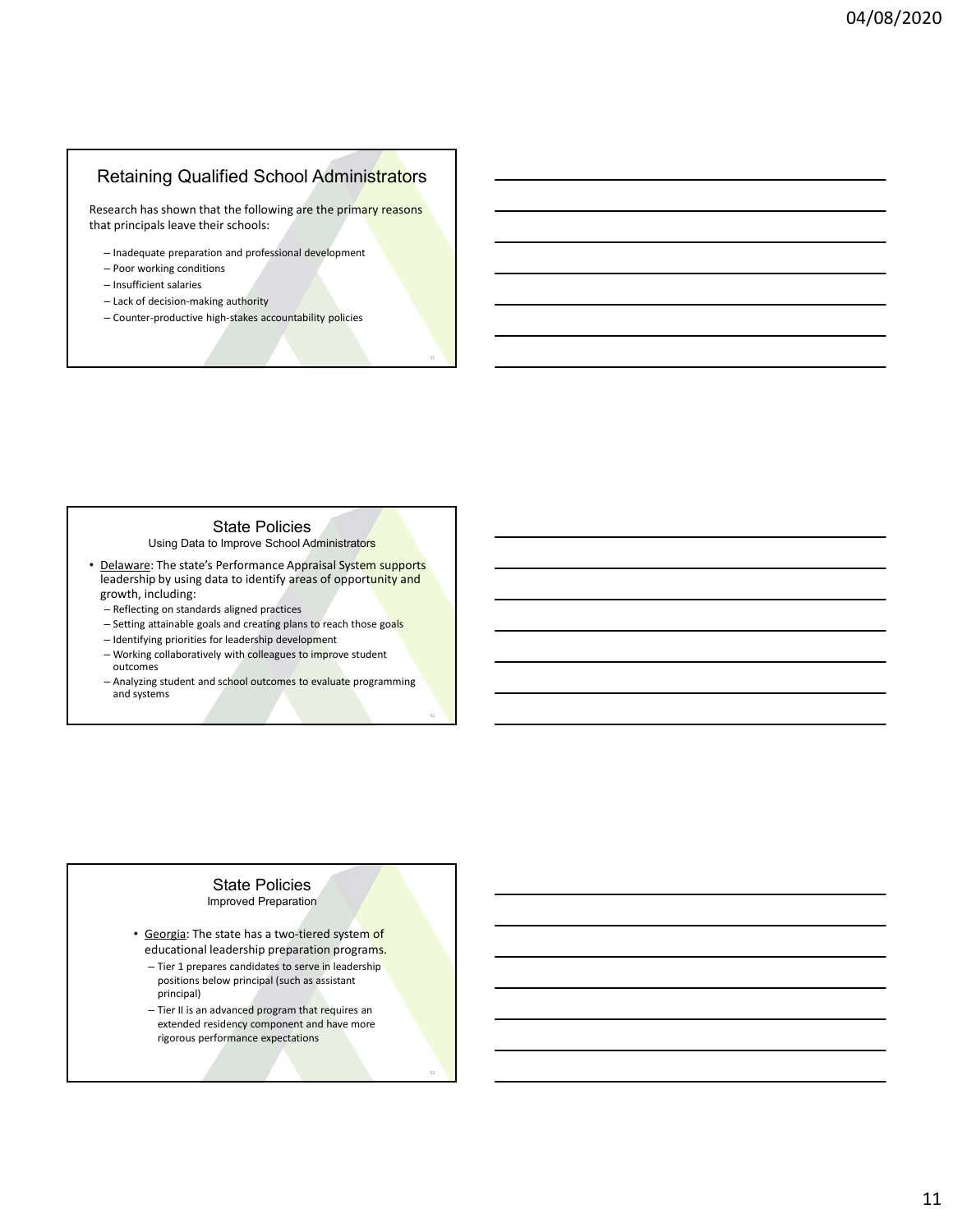## State Policies

Targeted Leadership Programs

- Alabama: The state's "Alabama Strong" program is designed to provide targeted training to school leaders in a limited group of school districts. Participants received the following benefits:
	- An understanding of the most effective leadership style to guide transformational change
	- Attainment of skills to design meeting agendas, communications, and meeting structures for school improvement leadership teams
	- A professional learning community of participant cohorts that extend to school improvement leadership teams

34

36 and 2012 and 2012 and 2012 and 2012 and 2012 and 2012 and 2012 and 2012 and 2012 and 2012 and 2012 and 201

– The participation of district staff to better support principals.

## State Policies Leadership Prep Programs

• Massachusetts: The state's Performance Assessment for Leaders evaluates the readiness of school leadership candidates for initial licensure. This new system enables principal/assistant principal candidates to demonstrate their leadership knowledge and skills based on actual experiences within their schools as part of a preparation pathway and to meet licensure requirements 355 and 355 and 355 and 355 and 355 and 355 and 355 and 355 and 355 and 355 and 355 and 355 and 355 and 355 and 355 and 355 and 355 and 355 and 355 and 355 and 355 and 355 and 355 and 355 and 35 Explaination and Massachusetts, South Carolina, Christian Bandaria (1976)<br>
Analogal Scissicant principal candidates to demonstrate their<br>
exacts the proceed and skill based on actual experiences<br>
Within their schools as pa mincipal/assistant principal candidates to demonstrate their<br>eadership knowledge and skills based on actual experiences<br>within their schools as part of a preparation pathway and to<br>meet licensure requirements<br>to the school

#### State Policies Supporting Underperforming Principals

- Do states require principals with less-than-effective ratings to be placed on improvement plans?
	- Carolina, and West Virginia
	- Carolina, Oklahoma, Tennessee, Texas, and Virginia

Source: National Council on Teaching Quality